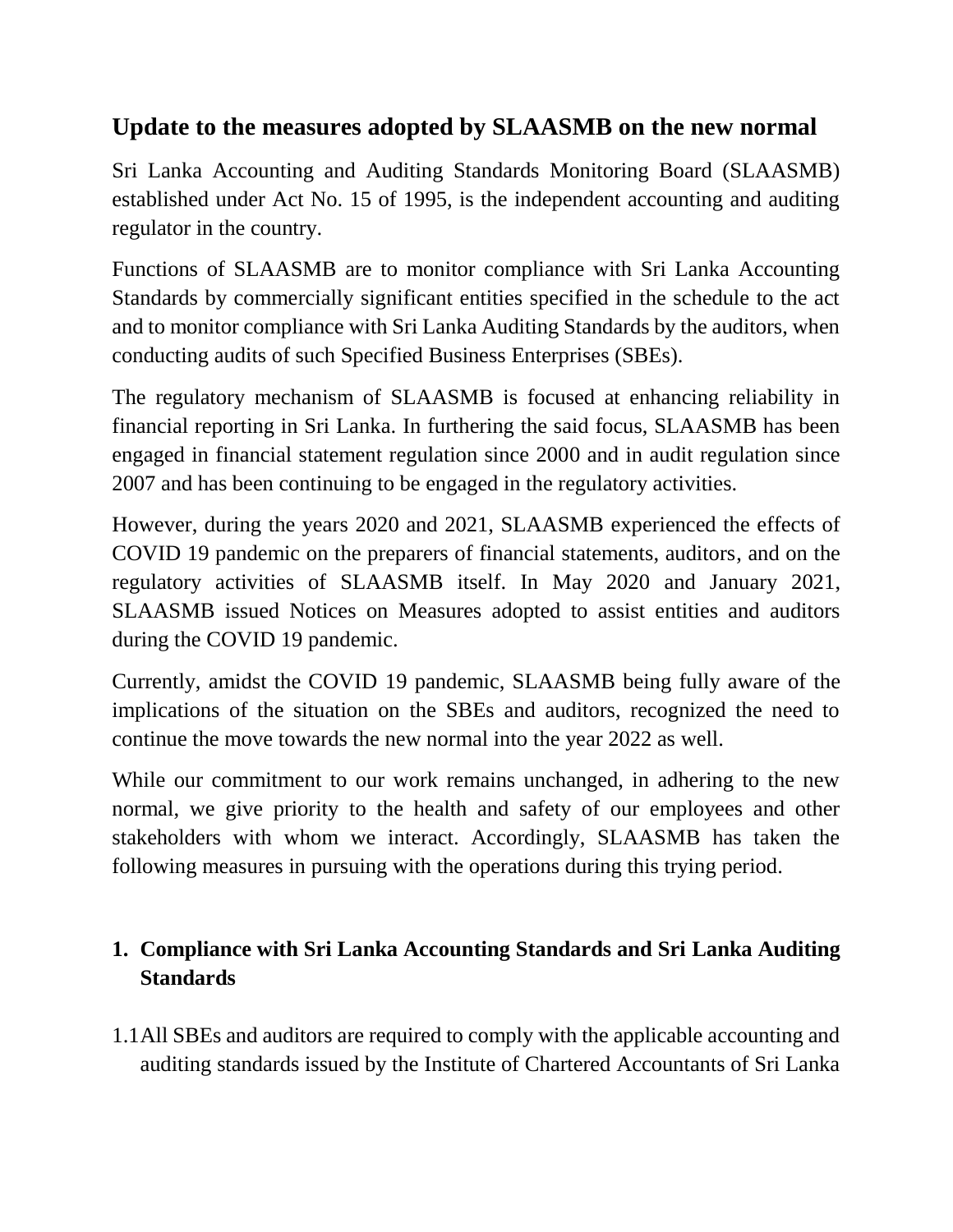(CA Sri Lanka), when preparing the financial statements and when conducting audits of such financial statements.

- 1.2 CA Sri Lanka has issued the following guidelines relating to the preparation of financial statements and conduct of audits of financial statements of SBEs:
	- Application Guidance for COVID -19 pandemic: The Implications on Financial Reporting issued by the Accounting Standards Committee of CA Sri Lanka
	- COVID -19 pandemic: Guidance Notes on the Implications of Auditing issued by the Auditing Standards Committee of CA Sri Lanka.

### **2. Monitoring Financial Statements**

#### 2.1 *Submission of Financial Statements*

- 2.1.1 All SBEs who are listed on the Colombo Stock Exchange are required to submit the audited financial statements to SLAASMB at the time of submitting the respective audited financial statements to the Colombo Stock Exchange.
- 2.1.2 All other regulated entities are required to submit the audited financial statements at the time such entity submits the audited financial statements to the applicable governing regulator.
- 2.1.3 All non-regulated entities are required to submit copies of the audited financial statements relating to the financial periods ending in December 2021 and March 2022 or thereafter, to SLAASMB, at the time such financial statements are issued to the shareholders in accordance with the requirement of the Companies Act No 7 of 2007.
- 2.1.4 All SBEs who are unable to submit financial statements to SLAASMB within 6 months of the date of the Statement of Financial Position, are required to inform the SBE Administration Officer of SLAASMB, of the delay in submission and based on applications made by such SBE, SLAASMB will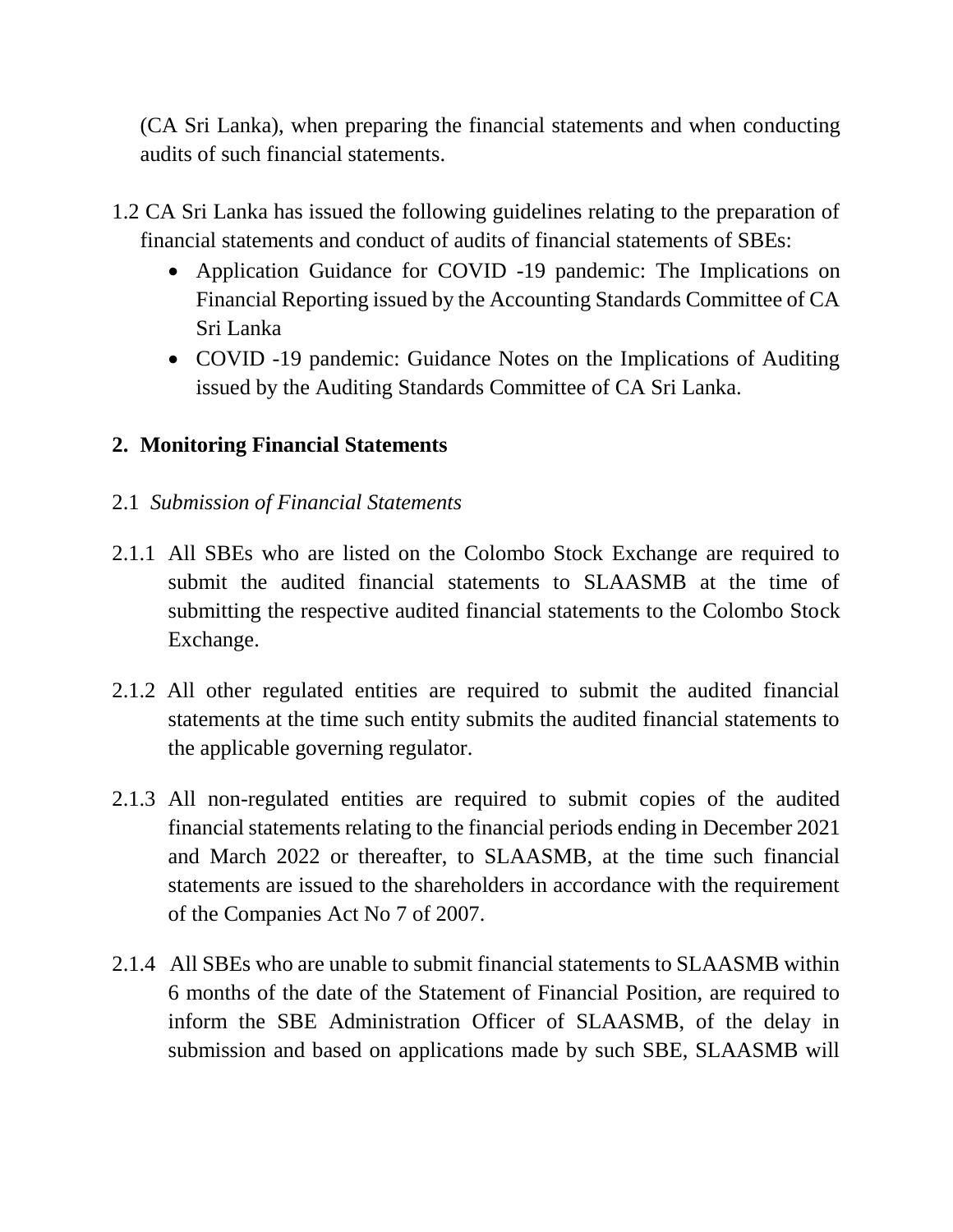consider extending the deadline for submission of audited financial statements of such SBE in appropriate circumstances.

- 2.1.5 When submitting the audited financial statements by SBEs, one printed copy of the audited financial statements, with an electronic copy of such financial statements should be dropped into the "collection box of SLAASMB" available at the security desk of the ground floor of SLAASMB office premises.
- 2.1.6 The receipt acknowledging the receipt of the audited financial statements by SLAASMB, will be issued subsequent to verifying the completeness of the submission as explained above.
- 2.1.7 If the entity is a parent entity who prepares and presents consolidated financial statements, it's the duty of such SBE to submit the audited consolidated financial statements to SLAASMB. SLAASMB will make every effort to issue the receipt only on submission of the audited consolidated financial statements of the group. In the event an SBE submits only the separate financial statements and SLAASMB issues a receipt for such submission, upon identification that the required financial statements have not been submitted, such receipt will not be considered as such SBE being compliant with the statutory duty of submitting financial statements to SLAASMB.
- 2.2 *Submission of Information and Conduct of Meetings*
- 2.2.1 Staff will request information under Sections 25 or 26 of Act No. 15 of 1995 by letter or email and a period of one week will be granted to the SBEs to submit such information. The information letters can be submitted as scanned copies and be emailed to the staff requesting such information, as a temporary arrangement until 30 June 2022.
- 2.2.2 When it is necessary for the staff to have meetings with the officials of SBEs, such meetings may be conducted remotely, through electronic means of communication or physically, considering the circumstances prevailing at that time.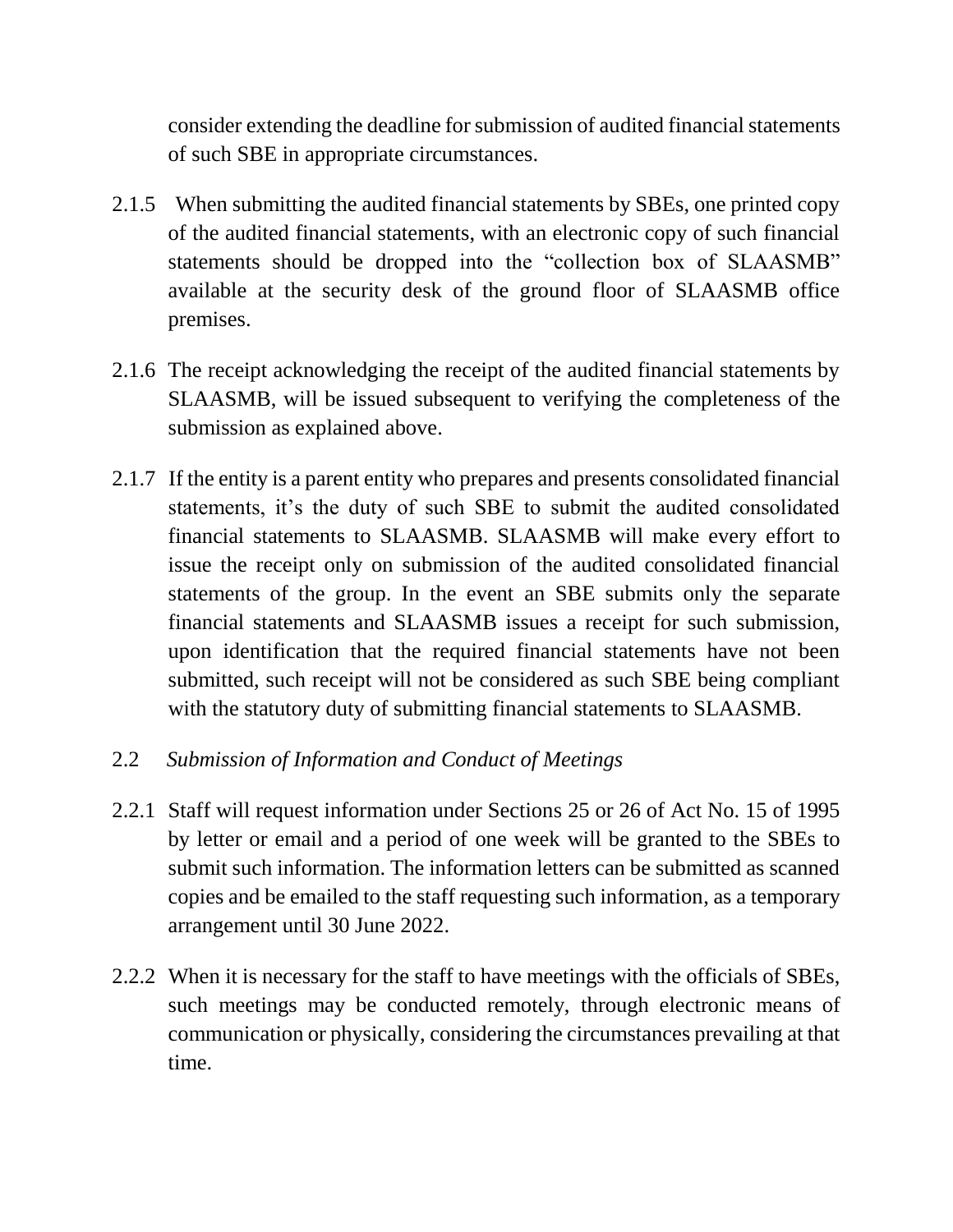#### 2.3 *Submission of Contact Information*

- 2.3.1 During these challenging periods, for staff of SLAASMB to contact the officials of the SBEs to meet the requirements in 2.1 and 2.2 above, SBEs are required to inform the name, designation, contact mobile number and email address of the Chief Financial Officer to Ms. Shiromi Abeykoon, SBE Administration Officer by email to [shiromia@sltnet.lk.](mailto:shiromia@sltnet.lk) SBE should keep the said information updated from time to time.
- 2.4. *Communication*
- 2.4.1 Discussions with SBE will be as stated in 2.2 above. However, review findings and undertakings sought and Directions issued will be followed up with letters sent by post or scanned and emailed.

### **3**. **Inspection of audits**

- 3.1 *Submission of Audit Working Paper Files for Inspection*
- 3.1.1 The inspection of all statutory audit working paper files maintained in *electronic form* may be conducted as physical or virtual inspections considering the circumstances prevailing at that time. Inspections conducted as virtual inspections will use virtual platforms with SLAASMB being enabled to navigate the files maintained in *electronic form*
- 3.1.2 Audit documents relating to electronic files, maintained in hard copy form, are subject to inspection as scanned copies when the inspection is carried out virtually or as described in 3.1.3 below.
- 3.1.3 The inspection of audit files maintained in the *manual form* are ascertained by SLAASMB, and retained within the premises with the aim of isolating the files for 3 days prior to commencement of the inspection. In such a situation, the auditors are required to number all pages of the file and submit a letter confirming the page number sequence of the file handed over.
- 3.2. *Communication*
- 3.2.1 Discussions with auditors are conducted remotely, through electronic means of communication as far as possible, unless decided otherwise, and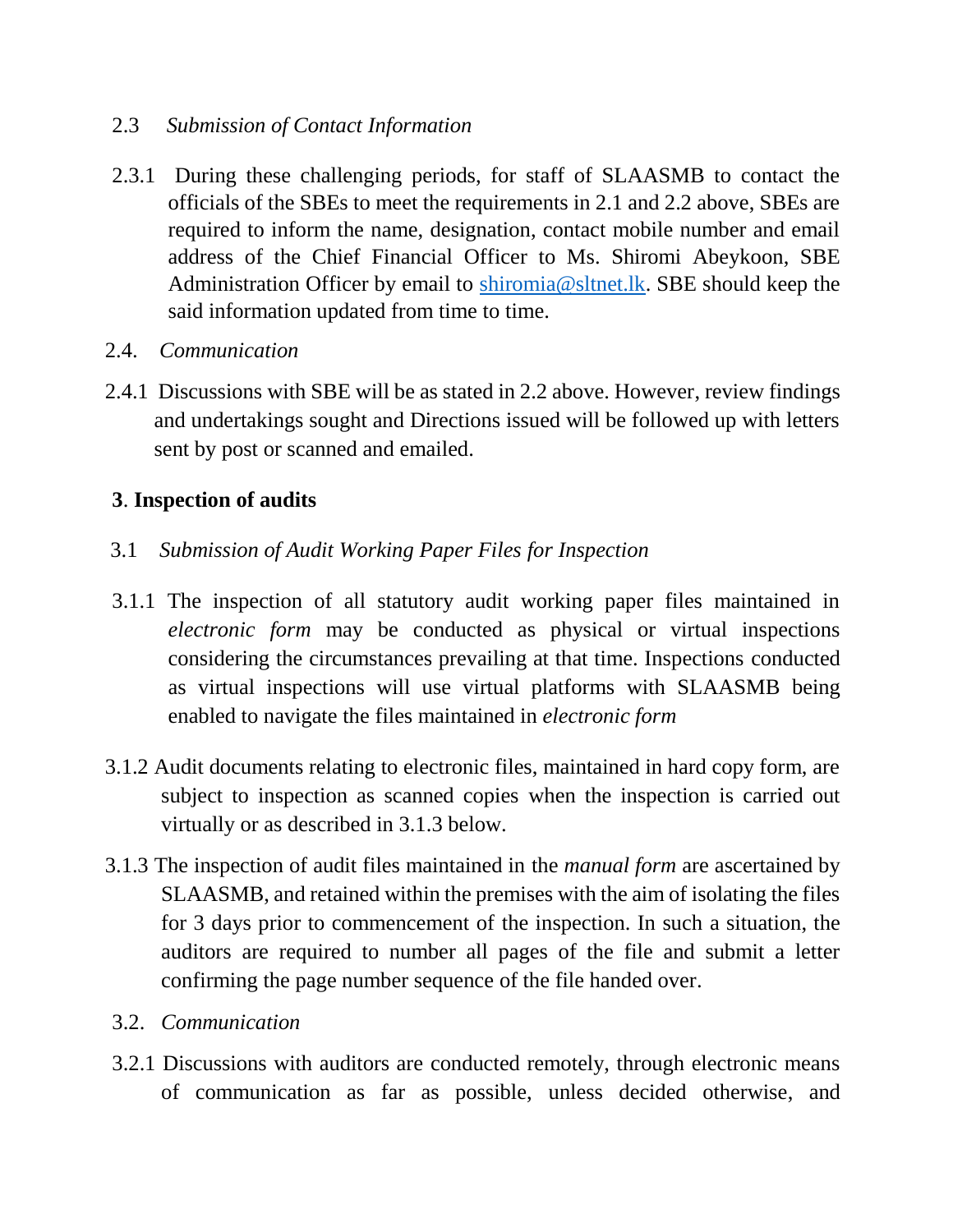correspondence with auditors would primarily take place through email. However, inspection findings communicated as Draft and Final Observations will be followed up with letters sent by post or scanned and emailed.

- 3.2.2 Based on the necessity, discussions referred in 3.2.1 above are conducted physically with a limit to the number of persons attending from the SBE or auditor for such discussion.
- 3.3. *Response to audit inspection findings*

When auditors are required to respond to the draft observations on the audit inspections, a period of one week will be granted to submit such information. The response letters can be submitted as scanned copies and be emailed to the staff requesting such a response, as a temporary arrangement until 30 June 2022.

3.4 *Submission of Contact Information*

During these challenging periods, for staff of SLAASMB to contact the officials of the auditors to meet the requirements in 3.1 and 3.2 above, the auditors are required to inform the name, designation, contact mobile number, and email address of the Senior Partner or Head of the audit to Ms. Shiromi Abeykoon, SBE Administration Officer by email to [shiromia@sltnet.lk](mailto:shiromia@sltnet.lk) The auditor should keep the said information updated from time to time.

## **4. General Administration**

- 4.1 SLAASMB office remains operational as determined by the Government, but the office will have restrictions on visitors until further notice.
- 4.2 All communication is encouraged to be done through email, instead of or in addition to, regular mail unless specified above.
- 4.3 If any stakeholder requires to contact the staff of SLAASMB, the email contacts of Inspection staff and of key Administration staff are given in the Website.

Further, any clarification could be obtained by calling on  $+ 94$  112310210 (during the official working days) or by sending an email to [slaasmb@sltnet.lk](mailto:slaasmb@sltnet.lk)